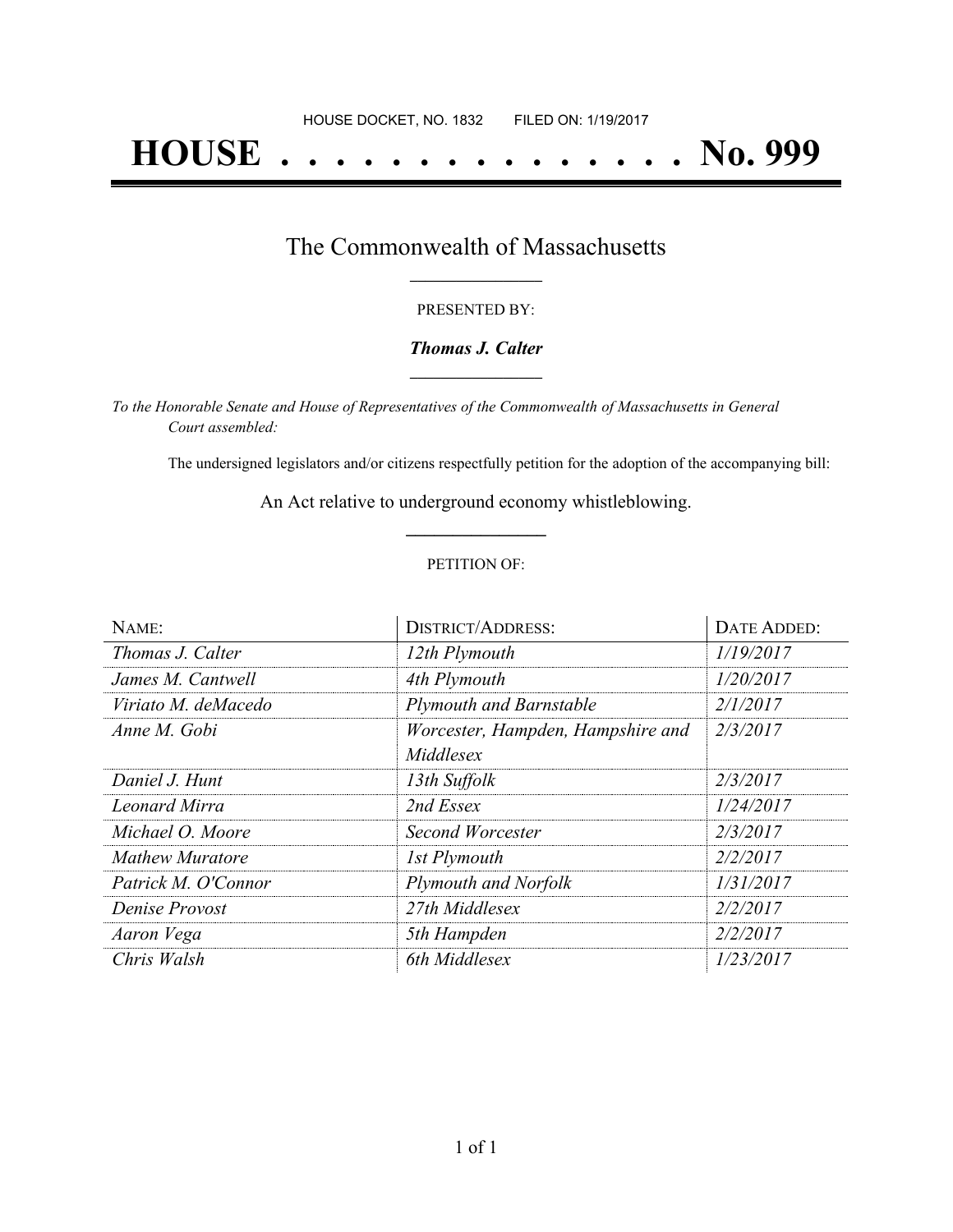#### HOUSE DOCKET, NO. 1832 FILED ON: 1/19/2017

## **HOUSE . . . . . . . . . . . . . . . No. 999**

By Mr. Calter of Kingston, a petition (accompanied by bill, House, No. 999) of Thomas J. Calter and others for legislation to reward whistleblowers who contribute to the prosecution of individuals and businesses operating in the "underground economy". Labor and Workforce Development.

#### [SIMILAR MATTER FILED IN PREVIOUS SESSION SEE HOUSE, NO. *3943* OF 2015-2016.]

### The Commonwealth of Massachusetts

**In the One Hundred and Ninetieth General Court (2017-2018) \_\_\_\_\_\_\_\_\_\_\_\_\_\_\_**

**\_\_\_\_\_\_\_\_\_\_\_\_\_\_\_**

An Act relative to underground economy whistleblowing.

Be it enacted by the Senate and House of Representatives in General Court assembled, and by the authority *of the same, as follows:*

| Section 25 of chapter 23 of the General Laws, as appearing in the 2014 Official Edition, |
|------------------------------------------------------------------------------------------|
| 2 is hereby amended by inserting the following subsection:—                              |

 (e) An individual who reports a suspected violation of, section 2 of chapter 62B, sections 148 and 148C of chapter 149, sections 13 and 14 chapter 151A or section 25A of chapter 152 to the council or any other authority charged with enforcement, which substantially contributes to the prosecution of a violation thereof, shall receive 10 per cent of the proceeds recovered and collected in the action or in settlement of the claim; provided further, that nothing in this subsection shall reduce an award of wages owed to an employee pursuant to section 148 of chapter 149. Neither the council nor any enforcement agency shall disclose any information,